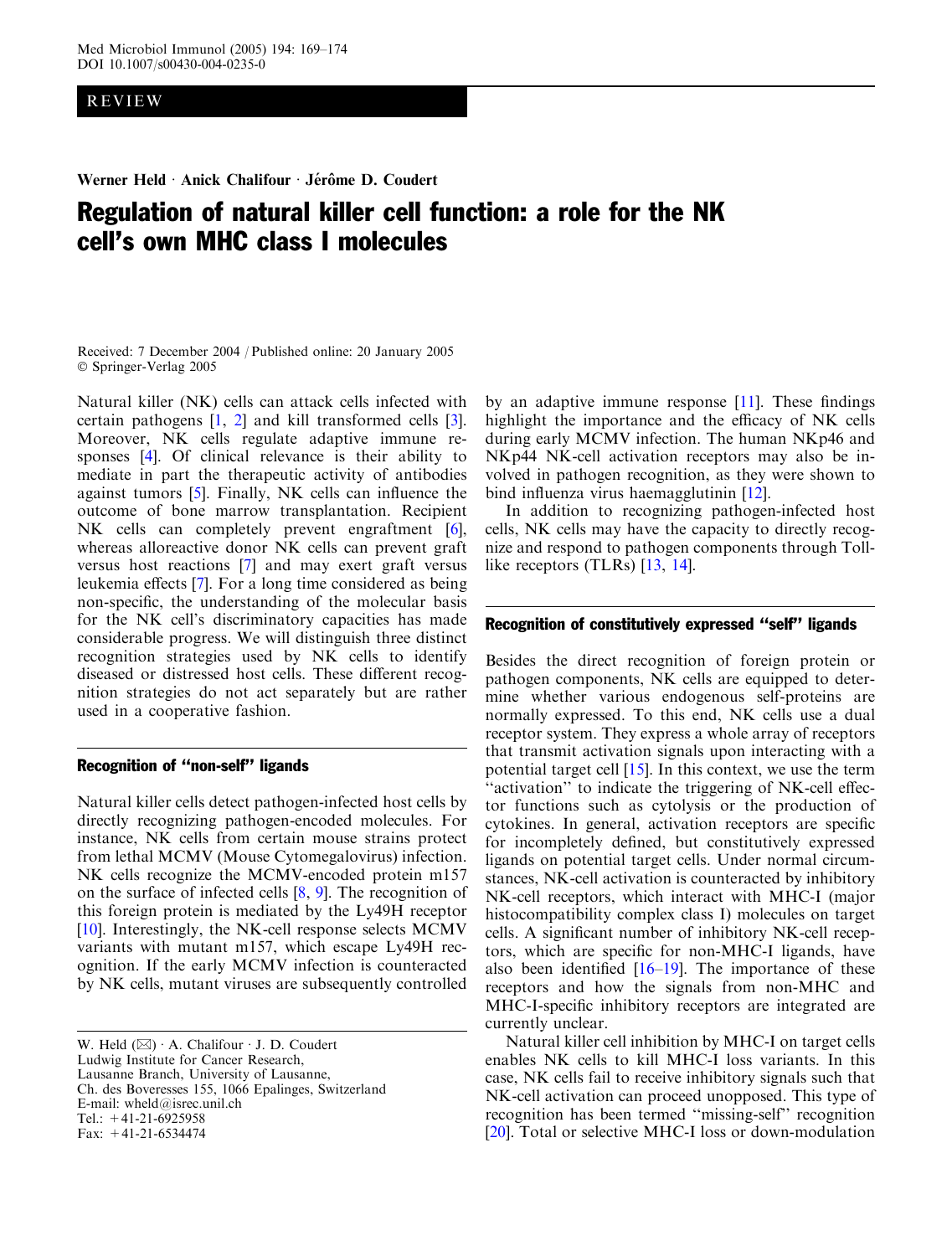is a frequent event during viral infections or transformation [\[21](#page-4-0), [22\]](#page-4-0). It is thus thought that the recognition of MHC-I loss by NK cells complements T-cell-mediated immunity.

A special case of missing-self reactivity may be the lysis of immature dendritic cells (DC). NK-cell activation upon the interaction with DC occurs mainly via human NKp30. Mature DC are protected from lysis since they express high levels of HLA-E, which inhibits NK cells via the CD94/NKG2A receptor. In contrast, HLA-E expression on immature DC is low, allowing NK-cell-mediated lysis [\[23](#page-4-0)]. The interaction with DC likely reflects an immunoregulatory function of NK cells, which influences subsequent adaptive immune responses [\[24](#page-4-0)].

# Recognition of ''induced-self'' ligands

In addition to activation receptors, which recognize constitutively expressed ligands, NK cells also express receptors, which are specific for ligands that can be induced on host cells but that are not normally expressed. The NKG2D receptor serves as a paradigm for this type of recognition (for review see [\[25](#page-4-0)]). Ligands for NKG2D, which include RAE, MULT1 and H60 proteins in the mouse and MICA/B and RAET in humans, are not normally expressed on host cells. Importantly, such ligands can be induced upon various cellular insults including stress [\[26\]](#page-4-0), infection [[27,](#page-4-0) [28\]](#page-4-0) and transformation [[29\]](#page-4-0). However, NKG2D ligands can also be induced during the course of normal cellular activation and differentiation [[30\]](#page-4-0). Irrespectively, upon the interaction with host cells expressing NKG2D ligand, NK cells receive additional activation signals. In this case, host cells can be lysed even though they express MHC-I molecules normally, thus the term "induced-self" recognition [\[31](#page-4-0)]. Interestingly, the majority of the transformed cell lines commonly used in vitro constitutively express NKG2D ligands. An important area for future research will thus be to determine how these genes are regulated.

Besides NKG2D ligands, it has been noted before that CD80 (B7–1) expression by target cells can override NK-cell inhibition [[32\]](#page-4-0). Moreover, antibody-dependent cell mediated cytotoxicity (ADCC) can be considered to belong to the same recognition category. NK cells can recognize and kill antibody-coated target cells, using  $Fc\gamma RIII$  (CD16). Similar to NKG2D, ADCC can override NK-cell inhibition and allow the lysis of MHC-I-expressing target cells [[33\]](#page-4-0).

Thus, over the last years, NK-cell activation has emerged as a complex and regulated process, which involves a significant number of distinct NK-cell receptors. Even though complete knowledge of all the relevant ligands is still lacking, it has become apparent that certain activation receptors recognize inducible ligands. Moreover, there are activating NK-cell receptors, such as human NKp44, that are themselves inducible via the action of cytokines [\[34\]](#page-4-0).

In contrast to this, our view of NK-cell inhibition has remained relatively simple. NK-cell inhibition depended on the presence of the MHC-I ligand on the target cell and the presence of a specific inhibitory receptor on NK cells. We have recently made observations, which challenge this simplistic view. In order to discuss these findings and their implications, we will first introduce the experimental system we established over the past years.

## Inhibitory MHC-I receptors

The prototype inhibitory receptor for classical MHC-I in mouse is Ly49A, a homodimeric C-type lectin-like receptor. Ly49A is part of a multigene family with  $>20$ members [[35,](#page-4-0) [36](#page-4-0)], whereby different mouse strains have variable numbers of  $Lv49$  genes and individual receptors are polymorphic [\[37\]](#page-4-0). Ly49 receptors are tightly linked in the so-called NK gene complex (NKC) on mouse chromosome 6 [[38\]](#page-4-0).

Both inhibitory and activating Ly49 family members have been found. The function of the latter is still somewhat enigmatic, even though one activating Ly49, Ly49H, recognizes MCMV m157, as discussed above. The majority of the inhibitory receptors are specific for classical MHC-I [\[39\]](#page-4-0). Importantly, Ly49 receptors may be selective for certain MHC-I isotypes and may even discriminate certain alleles of MHC-I molecules. For instance, Ly49A inhibits mouse NK cells upon interaction with  $\dot{H}$ -2D<sup>d</sup> (D<sup>d</sup>) or D<sup>k</sup> but not D<sup>b</sup> or H-2K on target cells [\[40\]](#page-4-0).

The Ly49A receptor is expressed by approximately 20% of NK cells, irrespective of whether a particular mouse strain expresses a corresponding MHC-I ligand. This suggests that Ly49 receptor expression is not directed by MHC-I. Ly49 receptors are differentially expressed such that individual NK cells express a selection of the available receptors. Thus, using a relatively small number of receptors, NK cells generate a relatively complex receptor repertoire.

So far, functional Ly49 proteins have not been found in humans. Rather, human NK cells use a structurally distinct family of Ig-like receptors, the so-called killer inhibitory receptors (KIR) to recognize classical MHC-I molecules [[41\]](#page-4-0). Despite the structural differences, KIR and Ly49 receptors mediate identical functions, are similarly selective for some but not all MHC-I molecules and are clonally distributed in a comparable fashion.

Cross-linking of inhibitory MHC-I receptors results in the phosphorylation of a tyrosine residue, which is central to the so-called ITIM (for immuno receptor tyrosine-based inhibition motif: I/S/T/LxYxxL/V), located in the cytoplasmic tail of the receptor. ITIM phosphorylation results in the recruitment and activation of phosphatases including SHP-1 and SHP-2 [\[42\]](#page-4-0). In turn, phosphatase activity interrupts the action of NK-cell activation pathways by dephosphorylating essential signaling intermediates, such as Vav1 [[43](#page-4-0)].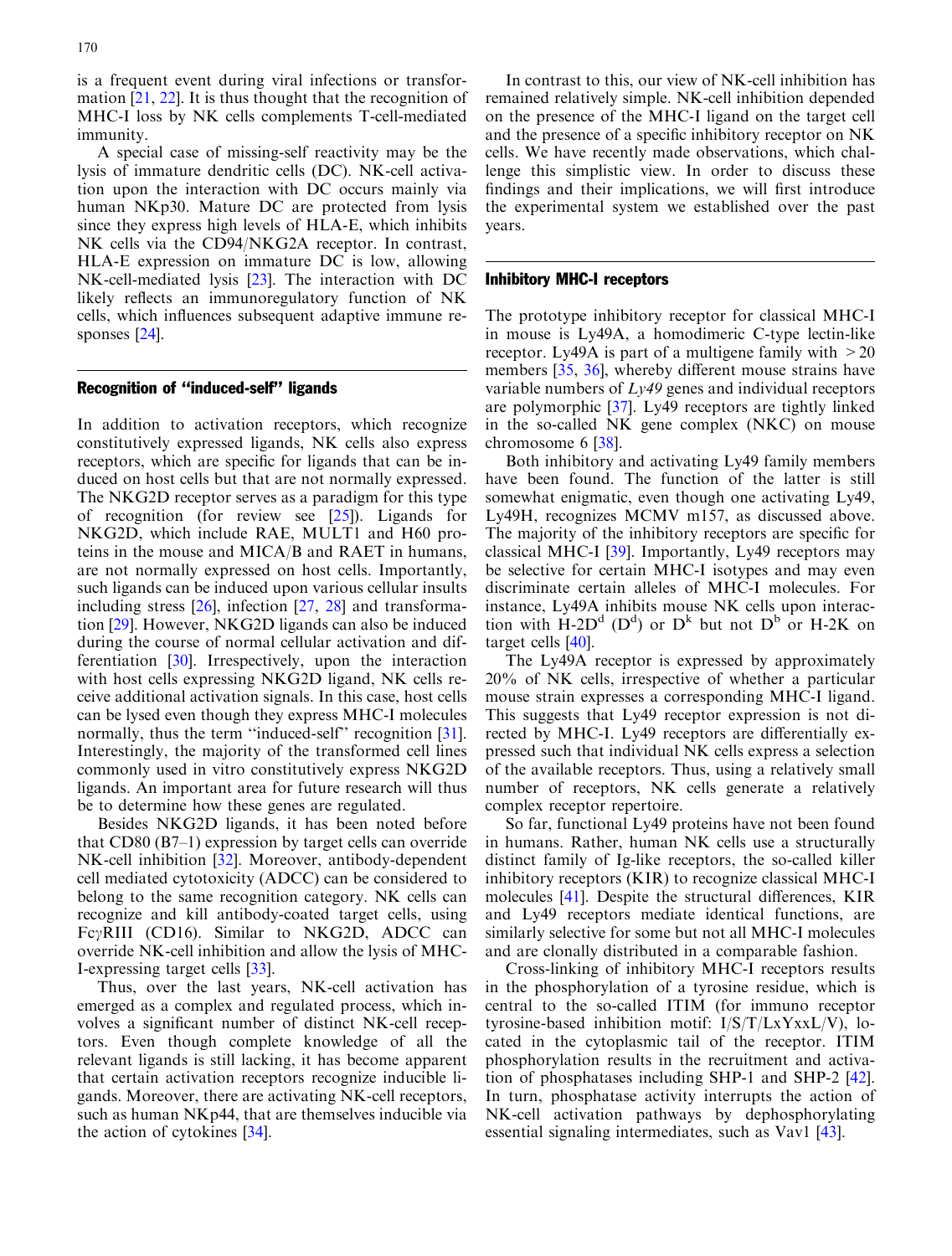### Ly49A transgenic mice

In order to somewhat simplify the complex NK-cell receptor repertoire, we generated Ly49A transgenic (Tg) mice [[44\]](#page-4-0). In these mice, all NK cells have at least one inhibitory receptor in common. However, endogenous Ly49 receptors are still expressed [\[45](#page-4-0)]. The transgenic  $Ly$ 49A conferred  $D<sup>d</sup>$ -specific NK-cell inhibition and prevented T-cell responses to allogeneic stimulator cells when these expressed inhibitory MHC-I ligand. This has provided formal evidence that Ly49A is an inhibitory receptor and not just a co-receptor for another, unknown receptor.

# NK-cell inhibition is regulated by the MHC-I of the NK cells

Unexpectedly, the capacity of Ly49A to inhibit NK cells depends on the MHC-I background [\[46](#page-4-0)]. When NK cells are derived from a mouse strain lacking a Ly49A ligand such as  $C57BL/6$  (B6)(H-2<sup>b</sup>), Ly49A very efficiently inhibits the lysis of a  $D<sup>d</sup>$  transfected tumor target cell. In contrast, Ly49A NK cells from  $D<sup>d</sup>$  transgenic B6 mice were inefficient at inhibiting the lysis of these same targets, meaning that target cells were efficiently killed. Differential NK-cell inhibition was invoked since the lysis of the parental ( $D<sup>d</sup>$ -negative) tumor cells by the two NK-cell populations was identical. Thus, while NK-cell activation was near identical, NK-cell inhibition was very different.

While NK-cell inhibition via Ly49A was influenced by  $D<sup>d</sup>$  expression, the above experiments did not resolve whether  $D<sup>d</sup>$  was required in the environment or on the NK cells themselves. To address this issue, we used mice with mosaic expression of  $D^d$  [\[47](#page-4-0)], in which  $D^d$ expressing cells co-exist with those lacking  $D<sup>d</sup>$ . NK cells from mosaic mice cannot kill target cells, which lack  $D<sup>d</sup>$ , due to some poorly understood tolerance mechanism [[47](#page-4-0), [48](#page-4-0)]. However, when the  $D^d$ -expressing NK cells are purified and cultured separately, they re-acquire the ability to kill  $D^d$ -negative targets [\[48](#page-4-0)]. Interestingly, Ly49A NK cells from mosaic mice, which expressed  $\overline{D}^d$ , had a low capacity to inhibit NK-cell function. In contrast, those lacking  $D<sup>d</sup>$  had a high inhibitory capacity [[46](#page-4-0)]. Since both types of NK cells developed in the same environment, it can be concluded that  $D<sup>d</sup>$  expression by the NK cells themselves determines Ly49A function.

# Reduced NK-cell inhibition correlates with reduced MHC-I binding

Since Ly49A function was regulated by the NK cell's MHC-I, we tested whether this was related to the ability of Ly49A to bind MHC-I. To test this, we stained NK cells with soluble, multimeric, fluorochrome-labeled  $D<sup>k</sup>$ , the alternative Ly49A ligand. The presence of  $D<sup>d</sup>$  on the NK cells reduced the binding of an anti-Ly49A mAb twofold. In contrast,  $D^k$  multimer binding was  $>10$ -fold reduced. Thus, the capacity of Ly49A to bind soluble MHC-I ligand was significantly reduced when Ly49A was co-expressed with  $D<sup>d</sup>$ .

Similar to B- or T-cell receptors, Ly49A can mediate the uptake of ligands from environmental cells. While the physiological relevance of this phenomenon for NK cells is uncertain, we used it to determine the capacity of Ly49A to interact with  $D<sup>d</sup>$ expressed on a target cell. Indeed, the NK cell's capacity to acquire  $\bar{D}^d$  via Ly49A was drastically reduced when Ly49A was co-expressed with  $D^d$  [\[49\]](#page-4-0). Thus, Ly49A shows a limited capacity to bind MHC-I ligand on another cell when Ly49A is co-expressed with its MHC-I ligand on the same cell.

# Physical association of Ly49A and  $D<sup>d</sup>$  in cis

Three independent lines of evidence showed that a large fraction of Ly49A receptors was physically associated with  $D^d$  in the plane of the NK cell's membrane [\[46\]](#page-4-0). First, capping of Ly49A on living cells resulted in the cocapping of  $\overline{D}^d$  but not of CD45. This suggested that  $Ly<sup>49</sup>A$  and  $D<sup>d</sup>$  were indeed associated on living cells. Second, mild acid treatment was used to disrupt MHC-I complexes on the surface of living cells. The treatment of D<sup>d</sup>-expressing NK cells with acid greatly improved the binding of MHC-I multimer to Ly49A. This suggested that Ly49A was masked by  $D^d$  on the surface of NK cells. Finally,  $D^d$  but not  $D^b$  or  $K^b$  co-immunoprecipitated with Ly49A. Thus, Ly49A and  $D<sup>d</sup>$  are physically associated in the plane of the NK cell's membrane. Interestingly, the interaction *in cis* and *trans* showed the same specificity for  $D^d$ . The association of Ly49A with  $D<sup>d</sup>$  in cis seems to mask the majority of Ly49A receptors such that they are unavailable to interact with MHC-I ligand in trans.

# The site of Ly49A– $D<sup>d</sup>$  interaction

The crystal structure of  $Ly_49A-D<sup>d</sup>$  complexes suggested the existence of two distinct sites of interaction between Ly49A and  $D^d$  [[50\]](#page-4-0). On the one hand, Ly49A interacted with amino and carboxy terminal residues of the  $\alpha$ 1 and  $\alpha$ 2 helix, respectively (site 1). A second site was located laterally, beneath the floor of the peptide-binding groove, making contacts with residues of the  $\alpha$ 2,  $\alpha$ 3 and  $\beta_2$ m domains (site 2). Interestingly, site 2 is similar to the binding site used by CD8 [\[51](#page-4-0)]. Subsequent site-directed mutagenesis analysis demonstrated that site 2 was the binding site used for Ly49A trans interaction, which mediates NK-cell inhibition [[52](#page-4-0), [53](#page-5-0)].

It was thus important to determine whether the binding site used for cis association was site 1 or site 2 or even an unknown third binding site. The analysis of a series of point mutations in  $D<sup>d</sup>$  as well as the use of species-specific differences in  $\beta_2$ m revealed that *cis* and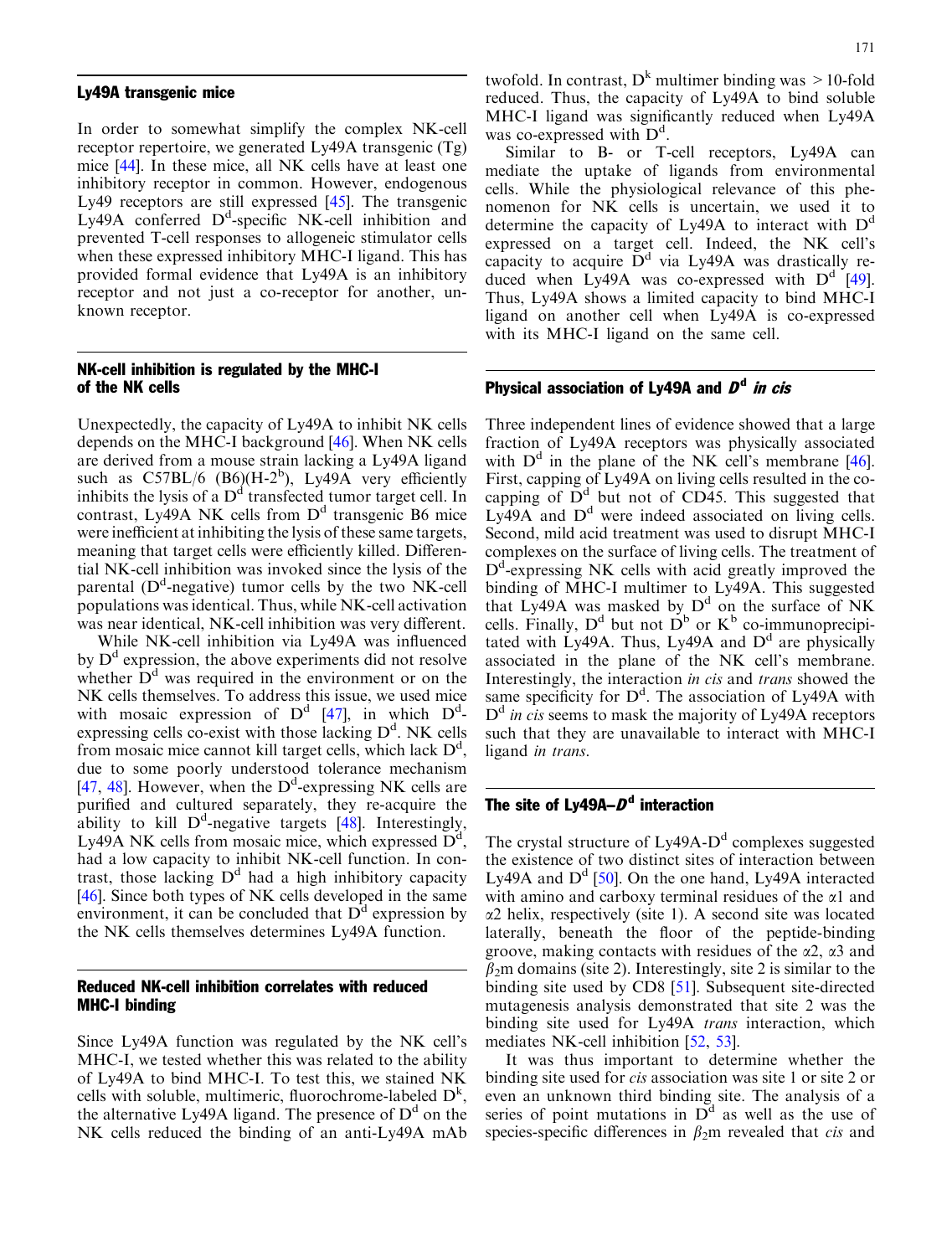<span id="page-3-0"></span>trans interactions use the same binding sites, i.e. site 2 [[46](#page-4-0)]. Thus, *cis* and *trans* interactions show exactly the same specificity.

Since binding site 2 is not symmetric, it is not immediately obvious how Ly49A can recognize  $D^d$  in trans or cis using a single binding site. Moreover, a Ly49A homodimer interacts with a single  $D<sup>d</sup>$  molecule [[50](#page-4-0)], suggesting that simultaneous binding in cis and trans is excluded. However, there is no structural information available regarding the Ly49A stalk (the connector between the plasma membrane and the carbohydrate recognition domain (CRD), which mediates MHC-I binding). We thus hypothesize that Ly49A adopts an extended conformation to recognize  $D^d$  in trans, whereas a back-folded conformation would be required to interact with  $D<sup>d</sup>$  in cis. The above model implies that considerable flexibility of the Ly49A stalk is required to enable both cis and trans interactions by Ly49A. This model has some resemblance to the distinct conformational states adopted by active and resting integrins [\[54\]](#page-5-0).

#### Implications for NK-cell function

Why should most of the Ly49A receptors be bound to  $D<sup>d</sup>$  in cis and thus be unavailable to inhibit NK-cell function upon the interaction with a  $D<sup>d</sup>$ -expressing target cell? First, it is important to note that our functional evidence suggests that Ly49A, which is bound in cis, does not constitutively transmit inhibitory signals [\[46](#page-4-0)]. Thus, only the Ly49A receptors, which are available for trans interaction, seem to participate in NK-cell inhibition upon target cell interaction. Second, the small amount of accessible Ly49A on  $D^d$ -expressing NK cells is apparently sufficient to inhibit NK cells in response to normal,  $D^d$ -expressing target cells [[55\]](#page-5-0) and thus sufficient to ensure self-tolerance. Since the number of accessible Ly49A molecules is small, a relatively minor reduction in  $D<sup>d</sup>$  expression on target cells will be sufficient to abrogate NK-cell inhibition. Alternatively, minor increases in NK-cell activation, e.g. upon the expression of NKG2D ligands on target cells, are sufficient to overcome NK-cell inhibition [[46\]](#page-4-0).

## Concluding remarks

Natural killer cell function is negatively regulated by inhibitory receptors interacting with MHC-I molecules expressed on target cells. We have found that the inhibitory Ly49A NK-cell receptor not only binds to its  $D<sup>d</sup>$  ligand expressed on potential target cells (i.e. in trans), but is constitutively associated with  $D<sup>d</sup>$  in cis (i.e. on the same cell). Cis association seems to limit the number of Ly49A receptors available for binding  $D^d$  on target cells. In this way, cis association limits NK-cell inhibition via Ly49A. Consequently, cis association lowers the threshold at which NK-cell activation exceeds NK-cell inhibition. This allows an optimal discrimination of healthy from distressed or diseased host cells. Thus, the NK cell's own MHC-I plays an important role in the regulation of the function of murine NK cells.

Acknowledgements Research in this laboratory is supported in part by grants from the Swiss National Science Foundation (SNSF) and the Swiss Cancer League (Oncosuisse).

#### References

- 1. Biron CA, Nguyen KB, Pien GC, Cousens LP, Salazar-Mather TP (1999) Natural killer cells in antiviral defense: function and regulation by innate cytokines. Annu Rev Immunol 17:189–220
- 2. Scott P, Trinchieri G (1995) The role of natural killer cells in host-parasite interactions. Curr Opin Immunol 7:34–40
- 3. Kiessling R, Klein E, Wigzell H (1975) ''Natural'' killer cells in the mouse. I. Cytotoxic cells with specificity for mouse Moloney leukemia cells. Specificity and distribution according to genotype. Eur J Immunol 5:112–117
- 4. Raulet DH (2004) Interplay of natural killer cells and their receptors with the adaptive immune response. Nat Immunol 5:996–1002
- 5. Clynes RA, Towers TL, Presta LG, Ravtech JV (2000) Inhibitory Fc receptors modulate in vivo cytotoxicity against tumor targets. Nat Med 6:443–446
- 6. Cudkowicz G, Bennett M (1971) Peculiar immunobiology of bone marrow allografts. I. Graft rejection by irradiated responder mice. J Exp Med 134:83–102
- 7. Ruggeri L, Capanni M, Urbani E, Perruccio K, Shlomchik WD, Tosti A, Posati S, Rogaia D, Frassoni F, Aversa F, Martelli MF, Velardi A (2002) Effectiveness of donor natural killer cell alloreactivity in mismatched hematopoietic transplants. Science 295:2097–2100
- 8. Arase H, Mocarski ES, Campbell AE, Hill AB, Lanier LL (2002) Direct recognition of cytomegalovirus by activating and inhibitory NK cell receptors. Science 296:1323–1326
- 9. Smith HR, Heusel JW, Mehta IK, Kim S, Dorner BG, Naidenko OV, Iizuka K, Furukawa H, Beckman DL, Pingel JT, Scalzo AA, Fremont DH, Yokoyama WM (2002) Recognition of a virus-encoded ligand by a natural killer cell activation receptor. Proc Natl Acad Sci USA 99:8826– 8831
- 10. Brown MG, Dokun AO, Heusel JW, Smith HRC, Beckman DL, Blattenberger EA, Dubbelde CE, Stone LR, Scalzo AA, Yokoyama WM (2001) Vital involvement of a natural killer cell activation receptor in resistance to viral infection. Science 292:934–937
- 11. French AR, Pingel JT, Wagner M, Bubic I, Yang L, Kim S, Koszinowski U, Jonjic S, Yokoyama WM (2004) Escape of mutant double-stranded DNA virus from innate immune control. Immunity 20:747–756
- 12. Mandelboim O, Liebermann N, Lev M, Paul L, Arnon TI, Bushkin Y, Davis DD, Strominger JL, Yewdell JW, Porgador A (2001) Recognition of haemagglutinins on virus infected cells by NKp46 activates lysis by human NK cells. Nature 409:1055– 1060
- 13. Chalifour A, Jeannin P, Gauchat J-F, Blaecke A, Malissard M, N'Guyen T, Thieblemont N, Delneste Y (2004) Direct bacterial PAMP recognition by human NK cells involves TLRs and triggers a-defensin production. Blood 104:1778–1783
- 14. Sivori S, Falco M, Della Chiesa M, Carlomagno S, Vitale M, Moretta L, Moretta A (2004) CpG and double-stranded RNA trigger human NK cells by Toll-like receptors: Induction of cytokine release and cytotoxicity against tumors and dendritic cells. Proc Natl Acad Sci 101:10116–10121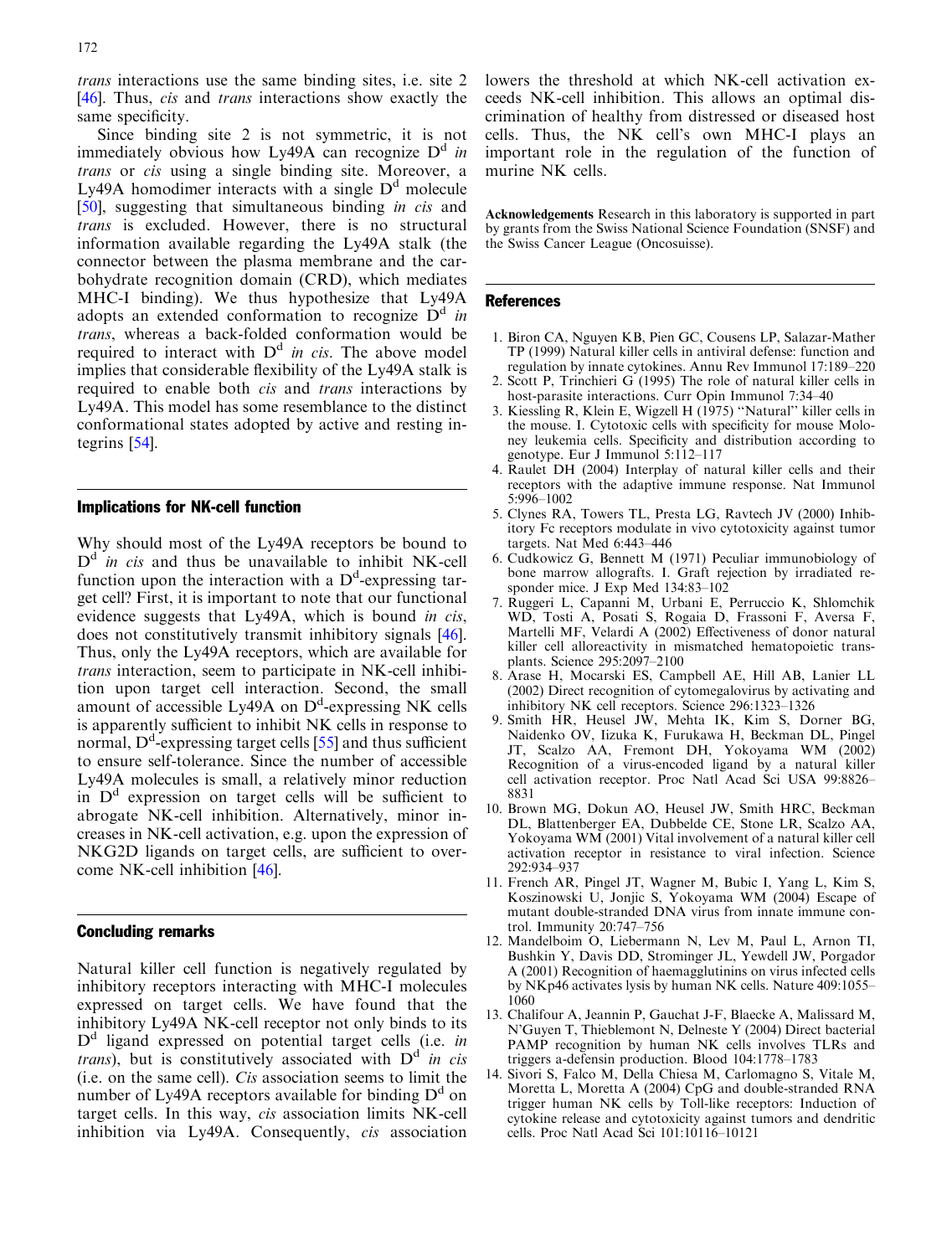- <span id="page-4-0"></span>15. Colucci F, DiSanto JP, Leibson P (2002) Natural killer cell activation in mice and men: different triggers for similar weapons? Nat Immunol 3:807–813
- 16. Falco M, Biassoni R, Bottino C, Vitale M, Sivori S, Augugliaro R, Moretta L, Moretta A (1999) Identification and molecular cloning of p75/AIRM1, a novel member of the sialoadhesin family that functions as an inhibitory receptor in human Natural Killer cells. J Exp Med 190:793–801
- 17. Iizuka K, Naidenko OV, Plougastel BFM, Fremont DH, Yokoyama WM (2003) Genetically linked C-type lectin-related ligands for the NKRP1 family of natural killer cell receptors. Nat Immunol 4:801–807
- 18. Carlyle JR, Jamieson AM, Gasser S, Clingan CS, Arase H, Raulet DH (2004) Missing self-recognition of Ocil/Clr-b by inhibitory NKR-P1 natural killer cell receptors. Proc Natl Acad Sci USA 101:3527–3535
- 19. Lee K-M, McNerney ME, Stepp SE, Mathew PA, Schtzle JD, Bennett M, Kumar V (2004) 2B4 acts as a non-Major Histocompatibility complex binding inhibitory receptor on mouse Natural Killer cells. J Exp Med 199:1245–1254
- 20. Ljunggren HG, Kärre K  $(1990)$  In search of the 'missing self': MHC molecules and NK cell recognition. Immunol Today 11:237–244
- 21. Ploegh HL (1998) Viral strategies of immune evasion. Science 280:248–253
- 22. Ferrone S, Marincola FM (1995) Loss of HLA class I antigens by melanoma cells: molecular mechanisms, functional significance and clinical relevance. Immunol Today 16:487–494
- 23. Della Cheiasa M, Vitale M, Carlomagno S, Ferlazzo G, Moretta L, Moretta A (2003) The natural killercell-mediated killing of autologous dendritic cells is confined to a cell subset expressing CD94/NKG2A, but lacking inhibitory killer Ig-like receptors. Eur J Immunol 33:1657–1666
- 24. Martin-Fonteccha A, Thomsen LL, Brett S, Gerard C, Lipp M, Lanzavecchia A, Sallusto F (2004) Induced recruitment of NK cells to lymph nodes provides IFN-g for TH1 priming. Nat Immunol 5:1260–1265
- 25. Raulet DH (2003) Roles of the NKG2D immunoreceptor and its ligands. Nat Rev Immunol 3:781–790
- 26. Groh V, Bahram S, Bauer S, Herman A, Beauchamp M, Spies T (1996) Cell-stress regulated human major histocomaptibility complex class I gene expressed in gastrointestinal epithelium. Proc Natl Acad Sci USA 93:12445–12450
- 27. Groh V, Rhinehart R, Randolph-Habecker J, Topp MS, Riddel SR, Spies T (2000) Costimulation of CD8alphabeta T cells by NKG2D via engagement by MIC induced on virus-infected cells. Nat Immunol 2:255–260
- 28. Tieng V, Le Bouguenec C, du Merle L, Bertheau P, Desreumaux P, Janin A, Charron D, Toubert A (2002) Binding of Escherichia coli adhesin AfaE to CD55 triggers cell-surface expression of the MHC class I-related molecule MICA. Proc Natl Acad Sci 99:2977–2982
- 29. Girardi M, Oppenheim DE, Steele CR, Lewis JM, Glusac E, Filler R, Hobby P, Sutton B, Tigelaar RE, Hayday AC (2001) Regulation of cutaneous malignancy by gd T cells. Science 294:605–609
- 30. Diefenbach A, Jamieson AN, Liu S, Shastri N, Raulet DH (2000) Ligands for the murine NKG2D receptor: expression by tumor cells and activation of NK cells and macrophages. Nat Immunol 1:95–97
- 31. Diefenbach A, Raulet DH (2001) Strategies for target cell recognition by natural killer cells. Immunol Rev 181:170– 184
- 32. Chambers BJ, Salcedo M, Ljunggren H-G (1996) Triggering of natural killer cells by the costimulatory molecule CD80 (B7–1). Immunity 5:311–317
- 33. Correa I, Corral L, Raulet DH (1994) Multiple natural killer cell-activating signals are inhibited by major histocompatibility complex class I expression in target cells. Eur J Immunol 24:1323–1331
- 34. Cantoni C, Bottino C, Vitale M, Pessino A, Auguliaro R, Malspina A, Parolini S, Moretta L, Moretta A, Biassoni R

(1999) NKp44, a triggering receptor involved in tumour cell lysis by activated human natural killer cells, is a novel member of the immunoglobulin superfamily. J Exp Med 189:787–795

- 35. Smith HRC, Karlhofer FM, Yokoyama WM (1994) Ly-49 multigene family expressed by IL-2-activated NK cells. J Immunol153:1068–1079
- 36. Anderson SK, Ortaldo JR, McVicar DW (2001) The everexpanding Ly49 gene family: repertoire and signaling. Immunol Rev 181:79–89
- 37. Held W, Roland J, Raulet DH (1995) Allelic exclusion of Ly49 family genes encoding class I-MHC-specific receptors on NK cells. Nature 376:355–358
- 38. Yokoyama WM, Seaman WE (1993) The Ly-49 and NKR-P1 gene families encoding lectin-like receptors on natural killer cells: the NK gene complex. Annu Rev Immunol 11:613–635
- 39. Hanke T, Takizawa H, McMahon CW, Busch DH, Pamer EG, Miller JD, Altman JD, Liu Y, Cado D, Lemonnier FA, Bjorkman PJ, Raulet DH (1999) Direct assessment of MHC class I binding by seven Ly49 inhibitory NK cell receptors. Immunity 11:67–77
- 40. Karlhofer FM, Ribaudo RK, Yokoyama WM (1992) MHC class I alloantigen specificity of Ly-49+ IL-2 activated natural killer cells. Nature 358:66–70
- 41. Colonna M, Samaridis J (1995) Cloning of immunoglobulinsuperfamily members associated with HLA-C and HLA-B recognition by human natural killer cells. Science 268:405– 408
- 42. Burshtyn D, Scharenberg A, Wagtmann N, Rajagopalan S, Peruzzi M, Kinet J-P, Long EO (1996) Recruitment of tyrosine phosphatase HCP by the NK cell inhibitory receptor. Immunity 4:77–85
- 43. Stebbins CC, Watzl C, Billadeau DD, Leibson PJ, Burshtyn DN, Long EO (2003) Vav1 dephosphorylation by the tyrosine phosphatase SHP-1 as a mechanism for inhibition of cellular cytotoxicity. Mol Cell Biol 23:6291–6299
- 44. Held W, Cado D, Raulet DH (1996) Transgenic expression of the Ly49A natural killer cell receptor confers class I Major Histocompatibility Complex (MHC)-specific inhibition and prevents bone marrow allograft rejection. J Exp Med 184:2037– 2041
- 45. Held W, Dorfman JR, Wu M-F, Raulet DH (1996) Major histocompatibility complex class I dependent skewing of the natural killer cell Ly49 receptor repertoire. Eur J Immunol 26:2286–2292
- 46. Doucey MA, Scarpellino L, Zimmer J, Guillaume P, Luescher IF, Bron C, Held W (2004) Cis-association of Ly49A with MHC class I restricts natural killer cell inhibition. Nat Immunol 5:328–336
- 47. Ioannidis V, Zimmer J, Beermann F, Held W (2001) Cre recombinase-mediated inactivation of H-2Dd transgene expression: evidence for partial missing-self recognition by Ly49A NK cells. J Immunol 167:6256–6262
- 48. Johansson MH, Bieberich C, Jay G, Kärre K, Höglund P (1997) Natural killer cell tolerance in mice with mosaic expression of major histocompatibility complex class I molecules. J Exp Med 186:353–364
- 49. Zimmer J, Ioannidis V, Held W (2001) H-2D ligand expression by Ly49A+ Natural Killer (NK) cells precludes ligand uptake from environmental cells: implications for NK cell function. J Exp Med 194:1531–1539
- 50. Tormo J, Natarajan K, Margulies DH, Mariuzza RA (1999) Crystal structure of a lectin-like natural killer cell receptor bound to its MHC class I ligand. Nature 402:623–631
- 51. Kern PS, Teng M, Smolyar A, Liu J, Liu J, Hussey RE, Spoerl R, Chang H-C, Wang J (1998) Structural basis of CD8 corecptor function revealed by crystallographic analysis of a murine CD8aa ectodomain fragment in complex with H-2 Kb. Immunity 9:519–530
- 52. Matsumoto N, Mitsuki M, Tajima K, Yokoyama WM, Yamamoto K (2001) The functional binding site for the C-type lectin-like natural killer cell receptor Ly49A spans three